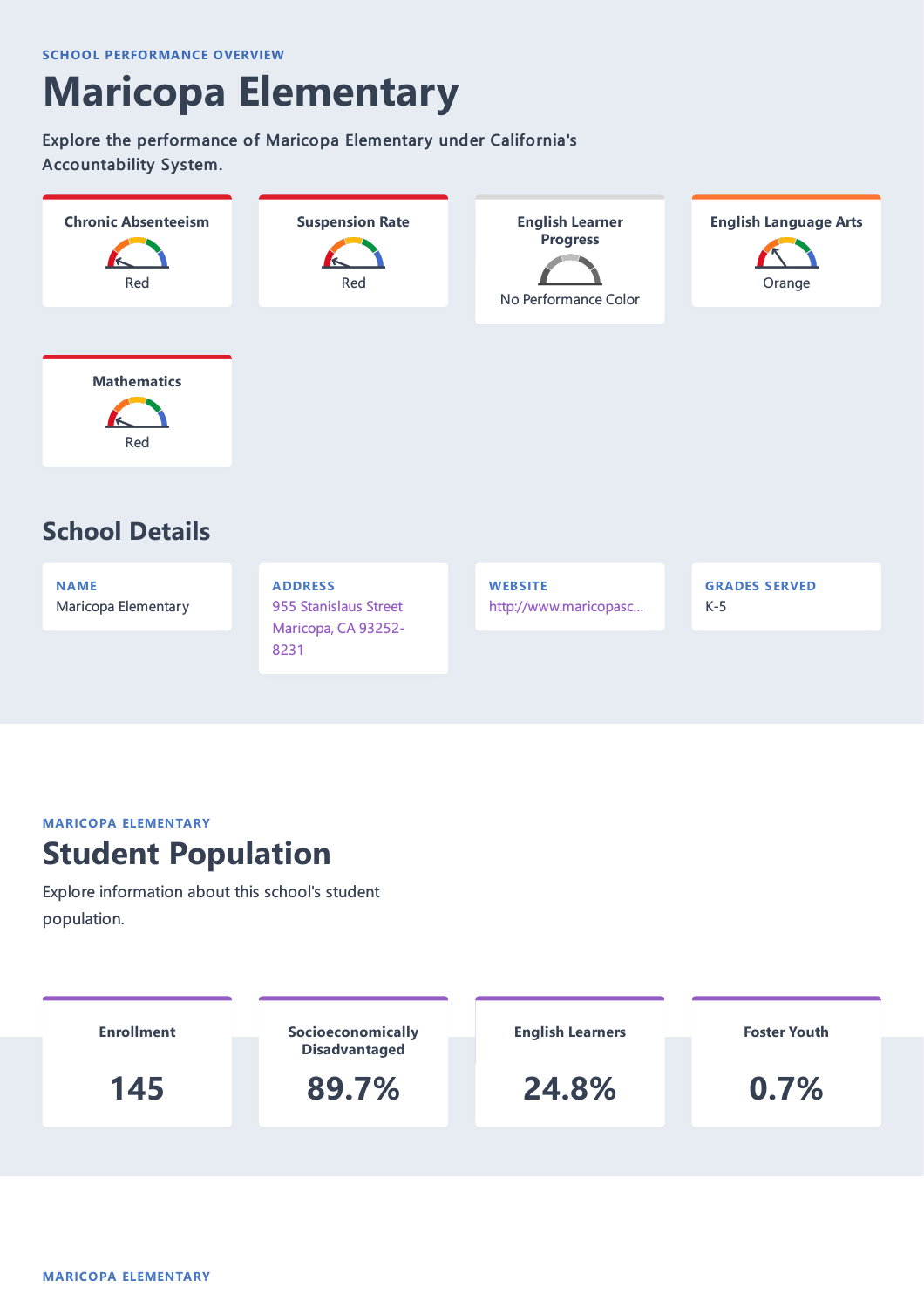## **Academic Performance**

View Student Assessment Results and other aspects of school performance.



**MARICOPA ELEMENTARY Academic Engagement**

See information that shows how well schools are engaging students in their learning.